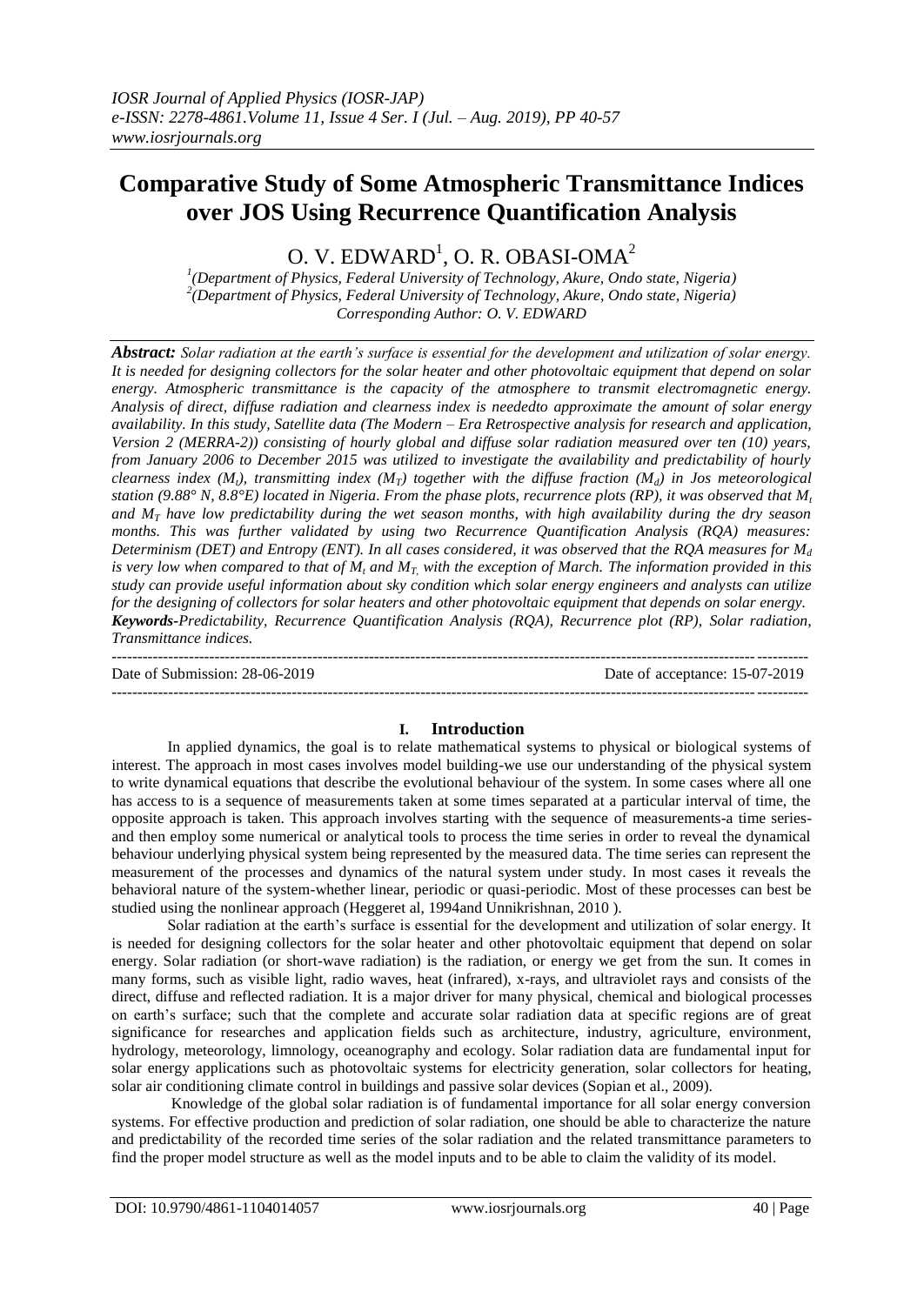One of the ways of easily estimating the incident solar radiation incident on a horizontal or inclined surface, which is a requirement for design purposes, is by establishing the sky conditions at the locality.( (Ideriah and Suleman, 1989).) These conditions can be quantified by the followingparameters: (i) the clearness index, K (=H/H<sub>o</sub>) (ii) the relative sunshine,  $S(=N/N_0)(iii)$  the diffuse ratio or cloudiness index, K<sub>d</sub>(5H<sub>d</sub>/H) and (iv) the diffuse coefficient,  $K_d(=H_d/H_0)$  (Ideriah and Suleman, 1989). Here, H represents the daily global solar radiation,  $H_0$  the daily extraterrestrial radiation,  $H_d$ the daily diffuse radiation, N the daily sunshine duration and  $N_0$  the maximum possible sunshine duration or daylength.

 $K_T$  gives the percentage depletion by the sky of the incoming global radiation and therefore indicates both the level of availability of solar radiation and changes in atmospheric conditions in a given locality while S is a measure of the cloud cover.  $K<sub>d</sub>$  is the cloudiness index and  $K<sub>d</sub>$  a factor which mirrors the effectiveness of the sky in scattering the incoming radiation. These parameters have been used to establish sky conditions at various places (Liu and Jordan, 1960; Choudhury, 1963; Barbaro et al., 1981; Al-Riahi et al., 1990; Akuffo and Brew-Hammond, 1993). In Nigeria, a similar study was carried out by Ideriah and Suleman (1989) for Ibadan.

Over the years, several researches have also been carried out as regards the evaluation of the clearness index, diffuse fraction of various locations. This is because of its importance in providing useful information about the characterization of sky condition of the particular location.

Ezekwe and Clifford (1981) researched on measured solar radiation in a Nigerian environment compared with predicted data. The Diurnal global irradiation was measured with precision pyranometer in Nsukka, Nigeria and compared with values generated from five different empirical models proposed by earlier investigators. Results obtained shows that the calculated values obtained from the modified empirical formula of Swartman and Ogunlade gave the best agreement with the measured data.

Knut and Jakob (2008) carried out a study on the Transport of Solar Radiation through theAtmosphere: Aspects Relevant for Health and noted that the spectral distribution of the solar radiation reaching the Earth's surface depends on the irradiance emitted by the Sun, the Earth-Sun distance, and the transmission properties of the atmosphere. They went further to investigate the environmental effects on solar radiation transport as The absorption and multiple scattering of solar radiation determine the amount of radiation available at various levels in the atmosphere, at the surface, and at various depths in the ocean and arrived at the conclusions that changes in UV radiation exposure can be quantified and monitored, but not yet well predicted, Ozone and clouds affect the UV radiation penetration, and the cloud effect is most uncertain.

Babatunde, (2005) researched on the topic: Some solar radiation ratios and their interpretations with regards to radiation transfer in the atmosphere. The ratios of some radiation fluxes such as the global solar radiation (H), extraterrestrial solar radiation (H<sub>0</sub>) direct solar radiation (H<sub>b</sub>) and diffuse solar radiation (H<sub>d</sub>) were proposed to define relevant radiation coefficients associated with the transmission of radiation in the atmosphere and the measurement of solar radiation on the ground surface. Such ratios includes: (clearness index)  $H/H_0$  and (diffuse or cloudiness index)  $H_d/H$  was found from experiment to practically sum up to unity, i.e.  $H/H_0 + H_d/H =$ 1. Other ratios proposed are  $H_b/H$ ,  $H_b/H_o$ ,  $H_d/H_o$ ,  $H_r/H_o$ , and  $H_a/H_o$  which are used to define the clearness and clearness index, transmitting coefficient, scattering coefficient, reflectance and the absorption coefficient respectively. These ratios were used to develop equations that can be used for estimating the reflection of the earth's surface and the absorption of the earth's atmosphere.

Okogbue et.al., (2009) also worked on the Hourly and daily clearness index and diffuse fraction at a tropical station, Ile-Ife, Nigeria using data from two Kipp and Zonenpyranometers models CM11 for the global radiation and CM11/121 (incorporating a shadow ring) for diffuse radiation and a LICOR LI-210SA photometric sensor for the photometric illuminance from February 1992 to December 2002. The results showed that at the station, the local sky conditions were almost void of clear skies and overcast skies. This implies that the sky conditions were rather predominantly cloudy all the year round.

Ndilemeniet.al., (2013) carried out a research work on the Evaluation of Clearness Index of Sokoto Using Estimated Global Solar Radiation. The result shows that Sokoto has a clear weather since the clearness index is more than 50% throughout the year. The month of December has the highest clearness index of 62.9% while the month of August has the least value clearness index of 50.8%. The low value of clearness index in August may be attributed to heavy rainfall associated with the month.

Yusuf, (2017) carried out a research on the Characterization of Sky Conditions Using Clearness Index and Relative Sunshine Duration for Iseyin, Nigeria. The global solar radiation, captured using Gun-Bellani distillate, calibrated in milliliter and the sunshine hours data used in this study was obtained from the archives of Nigeria Meteorological Agency (NIMET) Oshodi, Lagos, covering a period of 8 years (2000 - 2007) for the location. Result reveals that the sky conditions at Iseyin were most of time partly cloudy (partly cloudy sky occurred in eight months of the year which is about 66%. Most of these months were observed to fall in the rainy season months). Cloudy sky was only noticed in the month of August which is about 8% and it occurs at the peak of the rainy season. The region has three months of clear sky which is about 25% of the months of the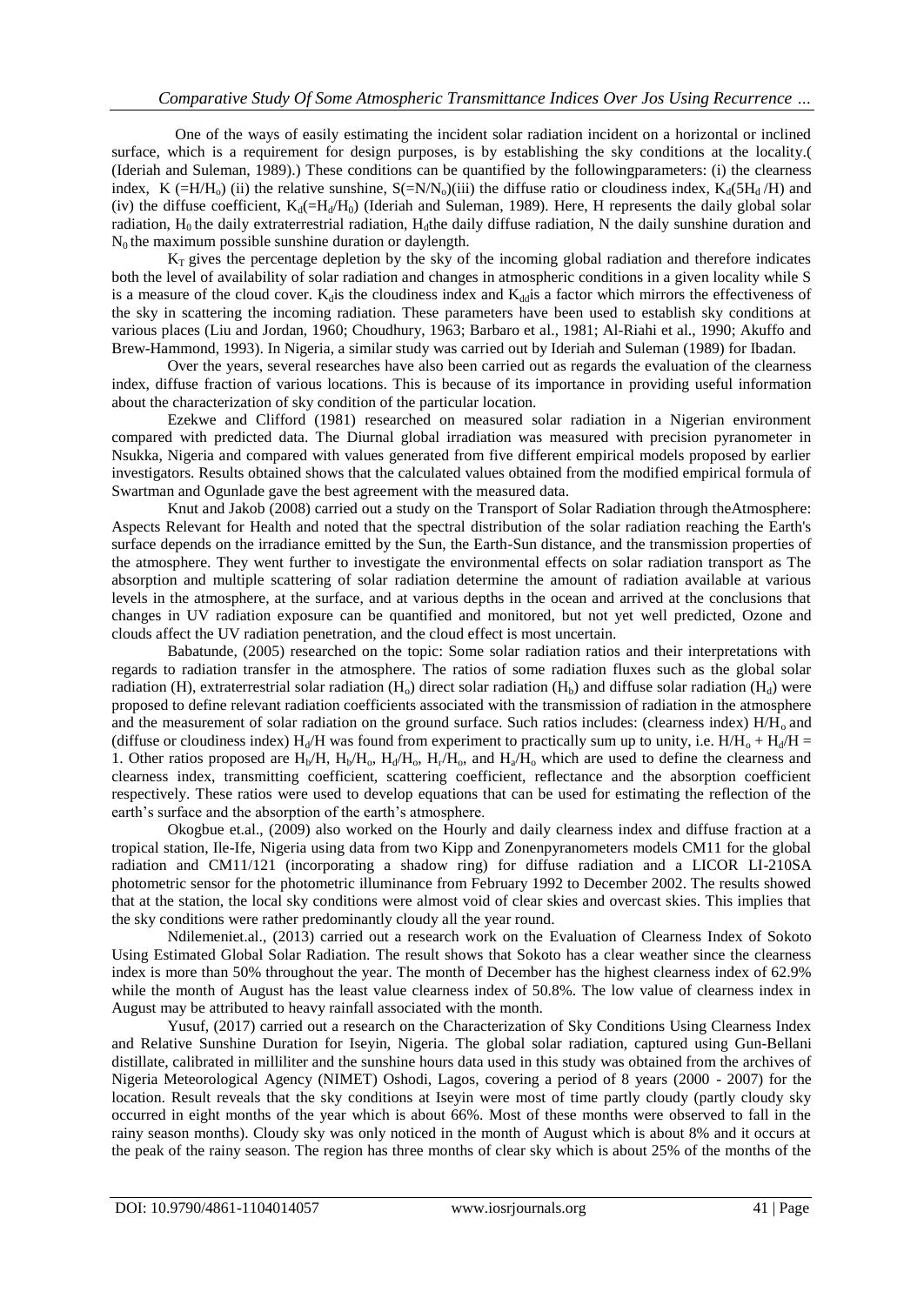year and they are months in the Harmattan period. The prevailing sunshine condition in Iseyin is predominantly scattered clouds sky except during August and September where a cloudy sky condition was experienced.

Udo (1999) worked on Sky Conditions at Ilorin as Characterized by Clearness Index and Relative Sunshine. Here, the values of the global solar radiation (H) data were measured in accordance to the International Scale of Pyheliometry (IPS), 1977 using the Eppley Precision Spectral Pyranometer with data acquisition system, CR10 Campbell data – logger, and a storage module. The Daily sunshine duration also was measured using Campbell–Stokes recorder with heat sensitive paper. All the data covered a period of two years (i.e. September 1992 to August 1994) and the results from this work reveals that the majority of the days at the study location are relatively cloudy with hardly any very clear or overcast days. Also, the annual sky conditions have been classified into six patterns: three patterns each for the two broad seasons, dry and rainy.

Okogbue and Adedokun (2002) worked on the Characterization of sky conditions over Ile-Ife, Nigeria, based on 1992–1998 solar radiation observations. The solar radiation data used for the research work, comprising of the hourly values of both the global and diffuse solar radiation fluxes on a horizontal surface was measured, using two Kipp and Zonenpyranometers, models CM11 and CM11/121 (with shadow ring) and recorded within the ObafemiAwolowo University campus, Ile-Ife, (7.50 N, 4.50 E), Nigeria. The result shows that the annual sky conditions at the station have been shown to exhibit five characteristic patterns comprising of one distinct dry season and four distinct wet (rainy) seasons.

Many other works have been carried out to quantify sky conditions using conventional analysis, but none of these attempted to use nonlinear time series analysis tools to investigate the transmitting coefficient/ability of the atmosphere and its effectiveness in determining and defining relevant atmospheric variables in relation to radiation transfer in the atmosphere.

In this work, variation in monthlyclearness index, diffuse fraction and transmitting index  $(M_T, M_d$  and M<sup>t</sup> respectively) were studied using recurrence plot and recurrence quantification analysis to identify periods with good and poor harvesting of solar radiation in order to provide useful information about sky condition which solar energy engineers and analysts can utilize for the designing of collectors for solar heaters and other photovoltaic equipment that depends on solar energy.

The rest of the paper is structured as follows: Section II describes the theoretical background of the study, section III describes the study area, section IV deals with the analysis of data, results and discussions, while section Vconcludes the report.

# **II. Theoretical Background**

# **A.Evaluation of Some Atmospheric Transmittance Indices**

The spectral distribution of radiation arriving on the earth's surface is a function of its extraterrestrial distribution and the atmospheric constituents (Iqbal, 1983). The flux of energy received from the Sun at the horizontal surface of the atmosphere, per unit of area, at an interval of one hour  $(I_0)$  is necessary for calculation of the hourly clearness index, diffuse fraction and transmitting index  $(M_T, M_d$  and  $M_t$ ) respectively. The hourly extraterrestrial solar radiation on a horizontal surface,  $I_0$  is calculated using the expression from Iqbal (1983):  $I_{0}$ = I<sub>SC</sub> E<sub>0</sub> (sinδ sinφ + cosδcosφcosω<sub>i</sub>)  $)$  (1)

WhereIsc = Solar constant 
$$
(1367 \text{W/m}^2)
$$
 and E<sub>o</sub> = eccentricity correction factor, given as:  
\n
$$
E_o = \left(\frac{r_o}{r}\right)^2 = 1.000110 + 0.034221 \text{ cosr} + 0.001280 \text{ sinr} + 0.000719 \text{ cos } 2r + 0.000077 \text{ sin } 2r
$$
\n(2)

 $\Gamma$  = day angle, given as  $2\pi (dn - 1)/365$  is measured in radians (3)  $d_n$  is the day number of the year, ranging from 1 on 1st January to 365 on 31st December. The angle of declination,  $\delta$  is given as:

$$
\delta = 0.006918 - 0.399912 \cos \Gamma + 0.070257 \sin \Gamma - 0.006758 \cos 2\Gamma + 0.000907 \sin 2\Gamma
$$
\n(4)

The hourly clearness index is given by:

$$
M_T = \frac{I}{10}
$$

where I is the hourly global solar radiation on the horizontal surface of the earth and  $I_0$  is the extraterrestrial horizontal radiation (measured in  $KJm^{-2}h^{-1}$ ).

The hourly diffuse fraction on the other hand is given by  $M_d = \frac{ID}{I}$ I

Also, the hourly transmitting index, M<sub>t</sub> is given by the expression below  
\n
$$
M_t = \frac{lb}{10}
$$
\n(7)

(5)

(6)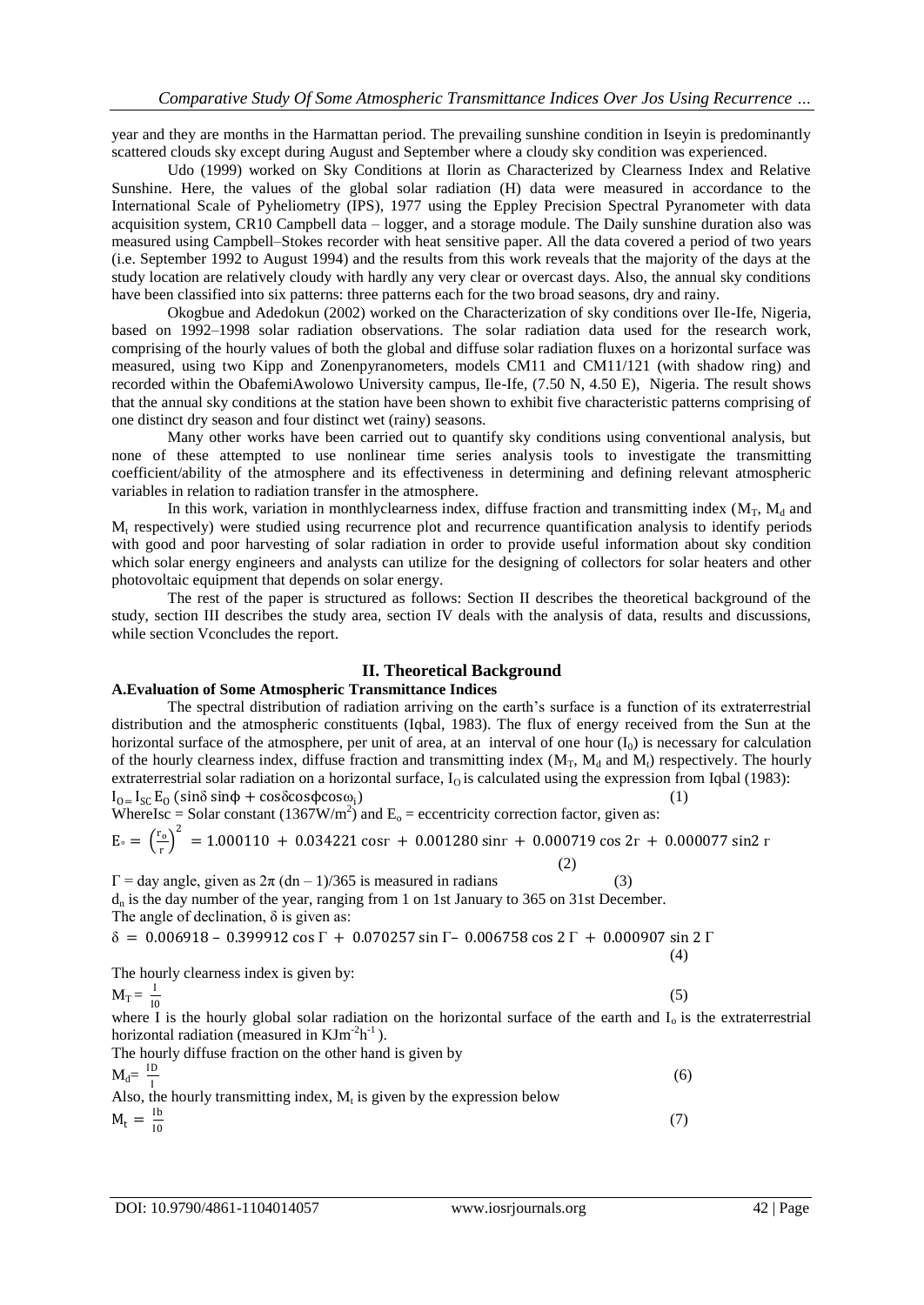# **B. Phase space reconstruction**

Phase space reconstruction is the foundation of nonlinear time-series analysis. It allows one to reconstruct the full dynamics of a complicated nonlinear system from a single time series. The standard strategy for phase space reconstruction is delay-coordinate embedding, where a series of past values of a single scalar measurement from a dynamical system are used to form a vector that defines a point in a new space.

Specifically, one constructs m-dimensional reconstruction-space vectors  $\overrightarrow{P}(t)$ from m time-delayed samples of the measurements  $x(t)$ . The validation of the reasoning behind phase reconstruction was given by Takens theorem, (Takens, 1981), which states as follows: For a large enough embedding dimension m, the delay vectors given as

$$
\vec{P}(t) = (x_t, x_{t+\tau}, \dots, x_{t+(m-1)\tau})
$$
\n(8)

yields a phase space with exactly the same invariant quantities as the original system.

where variables  $x_t$ ,  $x_{t+\tau}$ ,  $x_{t+2\tau}$ , ...,  $x_{t+(m-1)\tau}$  denote the values of variable x at times t,  $t+\tau$ ,  $t+2\tau$ , ...,  $t+(m-\tau)$ 1) τ with the embedding delay,  $\tau$ .

There exist two methods, developed in the framework of nonlinear time series analysis that can be used to obtain the correct choice of proper embedding parameters to successfully reconstruct the phase space: the mutual information method yields an estimate for the proper embedding delay, whereas the false nearest neighbour method gives the efficient techniques to determine a proper embedding dimension. The shape of the trajectory of the reconstructed phase space gives hints about the system, and it is a starting point for further analysis and to calculate the quantifiers of the system.

# **C. Determination of embedding dimension and time delay**

The results of nonlinear time-series analysis can be helpful in understanding, characterizing, and predicting dynamical systems. It comprises a set of methods that extract dynamical information about the succession of values in a data set. This framework relies critically on the concept of reconstruction of the phase space of the system from which the data are sampled. The theory of deterministic chaos offers an explanation for irregular behaviour of systems that are not influenced by stochastic inputs. Nonlinear time series analysis theory offers step-by-step methods that are necessary to confirm or reject the presence of deterministic chaos in a time series (Kantz and Shreber, 2003).

**i.** Average Mutual Information method (AMI): Given a time series of the form  $\{x_0, x_1, x_2, \ldots, x_t, \ldots, x_T\}$ }, with maximum ( $x_{max}$ ) and minimum ( $x_{min}$ ) and with absolute value of their difference  $|x_{max} - x_{min}|$ partitioned into j equally sized intervals, where j should be a large enough integer number. Average mutual information is a popular method to find the optimum time delay  $(\tau)$  required for the reconstruction of a phase space. This concept is based on information theory. The first local minima of AMI is chosen as the optimum time delay (Fraser and Swinney, 1986). It measures the extent to which  $x(t+\tau)$  is related to a given τ . The mutual information can be computed using the following expression (Fraser and Swinney, 1986):

$$
I(\tau) = \sum_{h=1}^{j} \sum_{k=1}^{j} P_{h,k}(\tau) \ln P_{h,k}(\tau) - 2 \sum_{h=1}^{j} P_h \ln P_h
$$
 (9)

where  $P_h$  and  $P_k$  denote the probabilities that the variable assumes a value inside the h-th and k-th bin, respectively, and  $P_{h,k}(\tau)$  is the joint probability that  $x_t$  is in bin h and  $x_{t+\tau}$  is in bin k. The embedding delay where I(τ) has the first local minimum gives the proper embedding delay.

# **ii. False Nearest Neighbour method (FNN)**

The embedding dimension is an important parameter in the reconstruction of phase space. The dimension, in which, the attractor is unfolded need to be sufficiently large (Abarbanel et. al., 1993). This is important to remove false crossings and ensure the presence of true neighbors for every trajectory in the reconstructed phase space (Poincare, 1885). To establish a proper embedding dimension m for the examined time series, the false nearest neighbour method introduced by Kennel et al. (1992) is in most cases used. The main idea is to examine how the number of neighbours of a point change with increasing embedding dimension. The method of FNN measures the percentage of closeness, in terms of Euclidian distances, of neighboring points of the trajectory in a given dimensional space, and compares it with the next dimensional space. If the ratio of these distances is greater than a predefined threshold due to a change in the dimension, the neighbors of the trajectory are considered as false neighbors. The value of the predefined threshold should be sufficiently large so that it will allow the exponential divergence of the chaotic signal. In practice, the value of the threshold is chosen between 10 to 50 (Abarbanel et al., 1993). FNN can be computed using: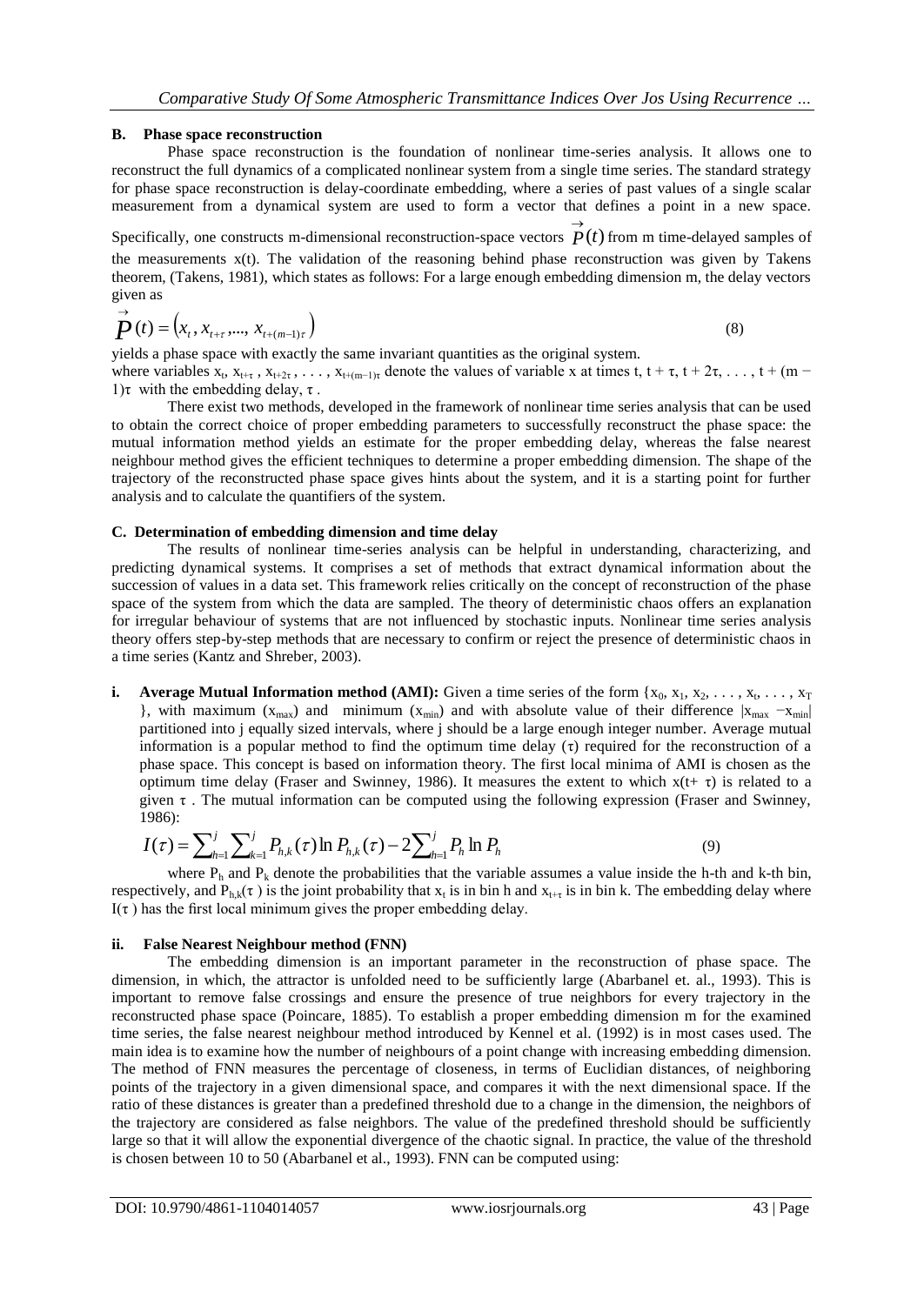$$
\left[\frac{R_{d+1}^{2}(t,r)-R_{d}^{2}(t,r)}{R_{d}^{2}(t,r)}\right]^{\frac{1}{2}}=\frac{\left|x(t+\tau)-x(t_{r}-\tau)\right|}{R_{d}(t,r)}>R_{tol}
$$
\n(10)

where t and t<sub>r</sub> are the times corresponding to the neighbour and the reference point, respectively.  $R_d$ denotes the distance in phase space with embedding dimension d, and  $R_{tol}$  is the tolerance threshold. Any neighbour for which equation (10) is valid is designated as FNN. The aim of the FNN method is to reduce the fraction of false nearest neighbour to the minimal.

# **D.** Recurrence plot

Eckmann et al. (1987) elaborated graphical tools known as Recurrence Plots which are basedon Phase Space Reconstruction. The recurrence plots show the time-dependent behaviour of thedynamical systems which are pictured on the phase space. A recurrence plot (RP) is a visualization of state-space dynamics that shows all those times at which a state of the dynamical system recurs.

The RP is represented as

$$
R_{ij} = \Theta\left(\varepsilon_i - \left\| \vec{x}_i - \vec{x}_j \right\| \right), \qquad i, j = 1, ..., N. \tag{11}
$$

where  $R_{ij}$  is the recurrence matrix, N is the number of considered states  $x_i$ ,  $\varepsilon_i$  is a predefined threshold characterizing the distance between two neighbouring points,  $\|\cdot\|$  a norm (i.e Euclidean norm),  $\Theta$  is the Heaviside function,  $\rightarrow$  $x_i$  and  $\rightarrow$  $x_j$  define the point in phase space at which the system is situated at times iand j

respectively. A recurrence of a state at time iat a different time j is therefore marked within a two-dimensional squared matrix with ones and zeros in which axes of the recurrence matrix are time axes. One can assign "black" dot to be one and a "white" dot to be zero. A black point in the RP signifies that the system returns to an "-neighborhood of the corresponding point in phase space (Thiel et al. 2002). The features in RP can be characterized into two patterns namely, typology (Eckmann et al. 1987) and texture Marwan (2003).

For the qualitative interpretation of a RP, Marwan (2003) proposed the following guidelineswhich can be classified into large scale (typology) and small scale patterns (texture).

- (i) Homogeneous typologies indicates stationary.
- (ii) Fading in the upper left and lower right corners indicate nonstationarity and also contains a trend or drift.
- (iii) Disruptions (white bands) indicate that the process is nonstationarity; some states are rare or far from the normal which indicated that transitions may have occurred.
- (iv) Periodic patterns: the process gives diagonal lines and checkerboard structures; the period corresponds to the time distance between periodic patterns (e.g. lines).
- (v) For Single isolated points, the process is heavily fluctuated. If only these occur, then the process may be a random process.
- (vi) Diagonal lines (parallel with the LOI) correspond to similarities in the evolution of states at different times. The process may be regarded deterministic. if these diagonal lines are shorter, then the process can be from chaos. If the diagonals are shorter, it seems that the RP is related to the chaotic systems.
- (vii)Diagonal lines (orthogonal to the LOI) correspond to the similarities in the evolution of states at different times but they move in opposite directions in phase space. This may be a sign for an insufficient embedding.
- (viii) For Vertical and horizontal lines/clusters, system exhibiting Laminar states do not change or change slowly for some time.

# **E. Recurrence quantification analysis**

The recurrence plot could contain hidden patterns which are not easily ascertained by visualinspection. In order to solve this problem, ZbilutandWebber (1992) proposed a tool called recurrence quantification analysis (RQA) to quantify the presence of patterns in the RPs. It quantifies the density of recurrence points as well as the histograms of the length of the diagonal and vertical lines in the RP. The measures to quantify the deterministic structure and complexity of RPs include the following:

(i) The recurrence rate (RR) is the percentage of darkened pixels and density of recurrence points in recurrence plot.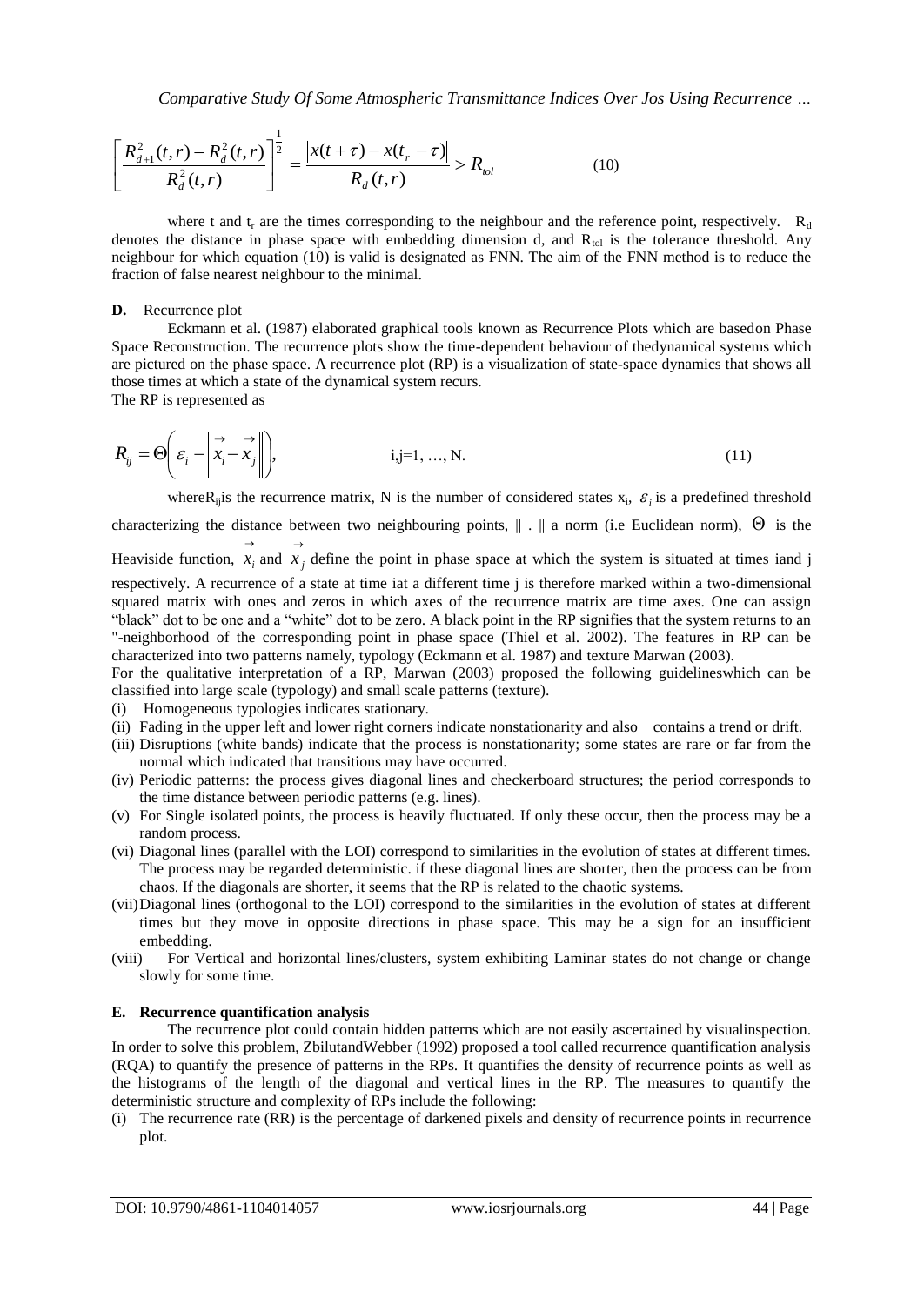$$
RR = \frac{1}{N^2} \sum_{i,j=1}^{N} R_{ij}
$$
 (12)

Where N is the length of the time series and  $R<sub>ii</sub>$  is recurrence matrix which is one if the stateof the system at time iand that at time j have a distance less than " and zero otherwise. Itsmeasure can be used to detect changes in a dynamical system. It values can range from 0%(no recurrence) to 100% (full recurrence).

(ii) Determinism (DET) is the ratio of recurrence points forming diagonal structures (of at least length  $l_{\text{min}}$ ) to all recurrence points.

$$
DET = \frac{\sum_{l=l_{\min}}^{N} lP(l)}{\sum_{i,j=1}^{N} R_{ij}}
$$
\n(13)

Where P(1) is the frequency distribution of the diagonal line lengths (for a diagonal parallelto the main diagonal); l is the length of the line structure. Long diagonal lines depict periodicsignals (e.g. sine waves), short diagonal lines depict chaotic signals (e.g., Henon attractor) andno diagonal lines depict stochastic signals (e.g., random numbers)Webber and Zbilut (2005).It has been used successfully to quantify the degree of determinism of a physiological system

#### (Webber and Zbilut 1994).

(iii) Maxline  $(L_{\text{max}})$  is the longest line segment measured parallel to the main diagonal in theplot. Eckmann et al. (1987) proposed that the longest diagonal line structure was inverselyproportional to the most positive Lyapunov exponent. Trulla et al. (1996) was able to establish this for the logistic equation operating in its chaotic regime. The shorter the longest line is, the more divergent the trajectories will be. A periodic signal will give long line segments, while short lines indicate chaos.

$$
DIV = \frac{1}{L_{\text{max}}}, L_{\text{max}} = \max(\{l_i; i=1, ..., N_l\}),
$$
\n(14)

 $N<sub>l</sub>$  is the total number of diagonal lines.

(iv) Entropy (ENT) is the Shannon information entropy (Shannon 1948) of all diagonal lineslengths distributed over integer bins in a histogram. It is a measure of signal complexity which shows the richness of deterministic structuring. The higher the value of Entropy, the more complex of certainty structure of the system in recurrence plot.

$$
ENT = -\sum_{l=l_{\min}}^{N} P(l) In P(l)
$$
\n(15)

(v) Laminarity (LAM) measures the percentage of recurrent points comprising vertical line structures rather than diagonal line structures. Laminarity can vary from 0% (no laminarity) to 100% (full laminarity).

$$
LAM = -\frac{\sum_{v=v_{\min}}^{N} vP(v)}{\sum_{v=1}^{N} vP(v)}
$$
\n(16)

Where  $P(v)$  is the total number of vertical lines of the length v in the RP. Laminarity depicts the occurrence of laminar states in the system without laying emphasis on the length of theselaminar phases.

#### **III. Study Area and Method**

In this study, the location under consideration is Jos meteorological station (9.88° N, 8.8°E) located in Nigeria. Nigeria is a tropical region situated between latitudes 4° and 14° North of the equator, and between longitudes 2° and 15°East of the Meridian. It experiences tropical wet and dry climates.The data used in the computations reported in this study is a Ten (10)-year (2006-2015) hourly (00:00 to 24:00 hour Local Time) satellite data of global solar radiation and diffuse solar radiation obtained from the Modern – Era Retrospective analysis for research and application, Version 2 (MERRA-2) on hourly basis.

DOI: 10.9790/4861-1104014057 www.iosrjournals.org 45 | Page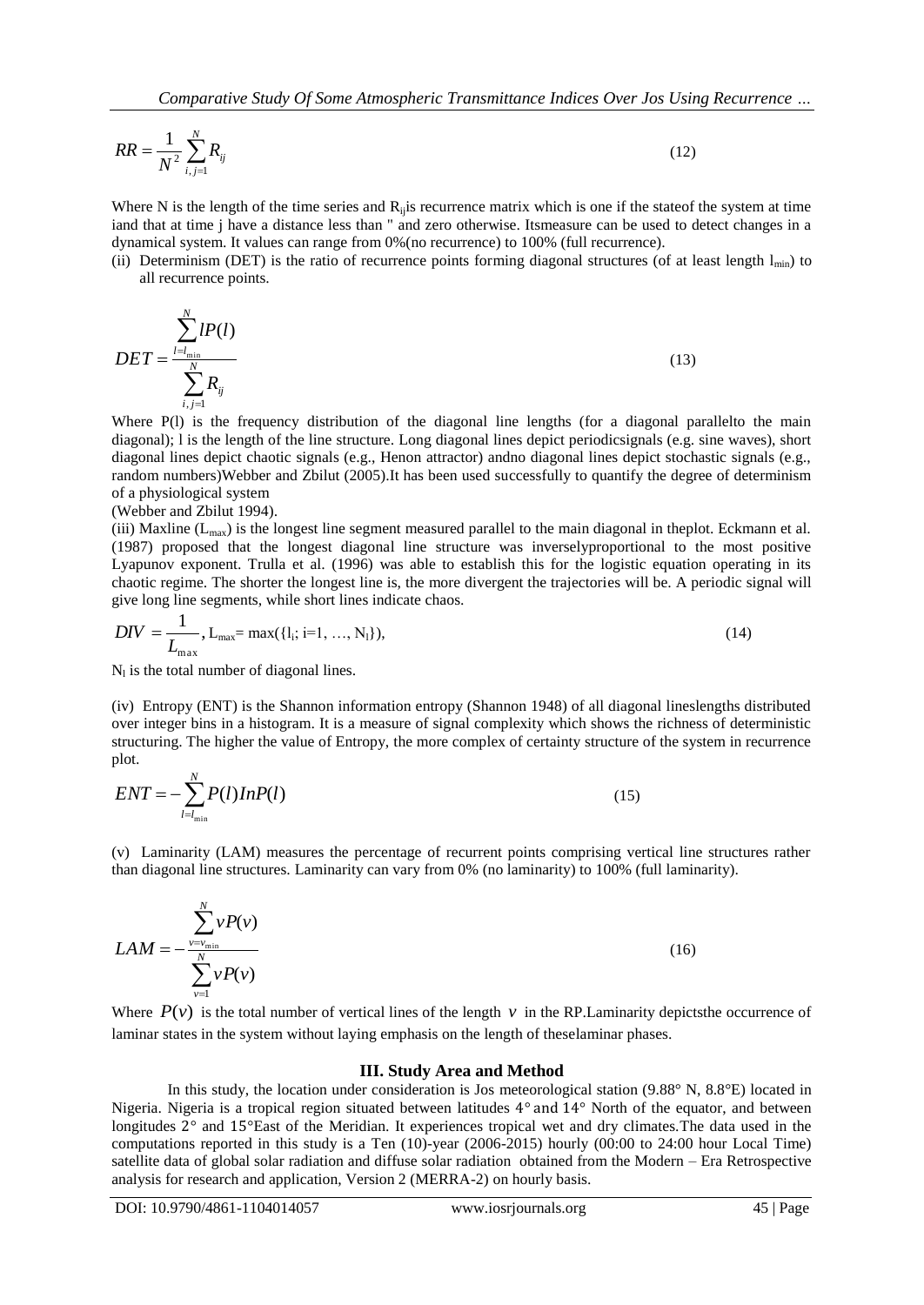The flux of energy received from the Sun at the horizontal surface of the atmosphere, per unit of area, at an interval of one hour  $(I_0)$  was used for calculation of the hourly clearness index, diffuse fraction and transmitting index  $(M_T, M_d$  and  $M_t$ ) according to equations x, y and z respectively. The computed  $(M_T, M_d$  and  $M<sub>t</sub>$ ) were then subjected to nonlinear time series analysis. The first thing to consider in nonlinear time series analysis is the optimum values of embedding dimension (m), and delay Time (τ) (Unnikrishnan, 2010). τ was computed using the algorithm proposed by Fraser and Swinney (1986), as described in equation (9) while m was computed using the FNN method proposed by Kennel et al. (1992), as described in equation (10).

The software used for all the computations, in this research work, of RP and RQA analysis

is the CRP Toolbox 5.21 coded by Norbert Marwan, and freely available on the web: [\(http://tocsy.pik](http://tocsy.pik-potsdam.de/)[potsdam.de\)](http://tocsy.pik-potsdam.de/). Details about the tool is explained in Marwan (2010).

# **IV. Analysis, Results and Discussions**

This sections give a detailed analysis of hourly clearness index, diffuse fraction and transmitting index  $(M_T, M_d$  and  $M_t$ ) data from January, 2006 to December 2015 using some nonlinear time series analysis tools.

The variations in the solar radiation, due to atmospheric dynamics, can be seen at play considering the results obtained from this work. The results obtained reveals the dynamical responses and variations in the  $(M_T)$  $M_d$  and  $M_t$ ) time series over the earth surface in Jos meteorological station.

Figure 1(a-c) represents typical plots of  $M_t$ ,  $M_T$  and  $M_d$  respectively. Fluctuations displayed by different daily peaks as a result of variations in weather conditions can also be observed.The time series plots reveal possible nonlinear nature, which brings the necessity of using nonlinear time series analysis tools toquantify the availability and degree of predictability of solar radiation reception over ground surface in order to provide a useful source of information in the design and estimation of performance of solar application systems.

Considering the plot of mutual information versus time delay  $(\tau)$  (Figure 2a), the corresponding value of time delay when the mutual information has its first local minimum can be chosen as the optimum value of time delay for the phase space reconstruction(Fraser and Swinney, 1986). Also, the minimal embedding dimension (m), which relates to the fraction of false nearest neighbours as shown in Figures 2b may best be defined as the embedding dimension for phase space reconstruction (Kennel et al. 1992). After further analyses, the specified  $\tau \ge 8$  and m $\ge 6$  were found suitable for embedding the time series underlying M<sub>T</sub>, M<sub>d</sub> and M<sub>t</sub>. However, in order not to under-embed one system than the other, the embedding dimension is chosen from a system with the higher dimension and also from the distribution of time delayed mutual information, a single value that seems to be good characterization across all the monthly data set was picked following the concept in (Wallot 2017). By repeating similar analysis for all the time series of different years considered in this study, these choices of  $\tau = 8$  and m=7were found to be true. Thus, the choice of  $\tau = 8$  and m=7 for further analysis of this observation are reasonable.

Figures 3(a-f) present the plots for the reconstructed phase space for some selected months of the year. The 3D phase space plots were reconstructed using equation (8). It is observed for all cases, that  $M_t$  and  $M_T$ show a more deterministic structure when compared to that of  $M_d$ . The presented attractor of  $M_t$ , and  $M_T$  have nice evolved folding regions, but still looks compact and deterministic. In the phase space diagram of  $M<sub>d</sub>$ , the points are more closely packed, with high concentration in the middle of thephase space diagram. This suggest more uncertainty in the availability diffuse solar radiation in some of the seasonal months. All the phase space plots, however, do not look like a random process, rather some signature of attractor-like shape is visible in them. This observation suggests for further investigation. It was also observed that phase space cluster is usually more loosely packed from December, January and February and more closely packed during the rainy season like June, July, August and September. This might be due to the less dense atmosphere compared to the denser atmosphere on account of the reduced amount of precipitation in the dry season months. Adeyemi and Ogolo (2014) had earlier reported lower humidity in the dry seasons for some locations in West Africa. Another possible factor is the effect of aerosol loading within that region due to possible increase in these parameters in the dry season. Possible effects due to temperature gradients might also contribute greatly. During the transition months like April, October and November, the phase space trajectories look more loosely and evenly spread across the phase space.

Figure shows typical recurrence plots (RP), each representing  $M_t$ ,  $M_T$  and  $M_d$  respectively. In this work, the recurrence threshold was chosen to range from  $4\%$  - 5% of the maximum attractor diameter (i.e., 8% -10% of the corresponding attractor radius) based on the method suggested in Schinkel et al. (2008) ,  $0.04 d_A \leq \varepsilon \leq 0.05 d_A$  where  $\varepsilon$  is the recurrence threshold, and d<sub>A</sub> is the maximum attractor diameter. The method of finding the neighbours of the phase space trajectory is the euclidean norm between normalized vectors and was used throughout this study. The data used was also normalized to zero mean and standard deviation of one. The increased portion of long diagonal lines segments observed in the RPs of  $M_t$  and  $M_T$ suggests deterministic structures which are clearly visible and are interrupted by few isolated points or white horizontal and vertical spaces. (Eckmann et al. 1987, Marwan et al. 2007) while the recurrence plots for  $M_d$ looks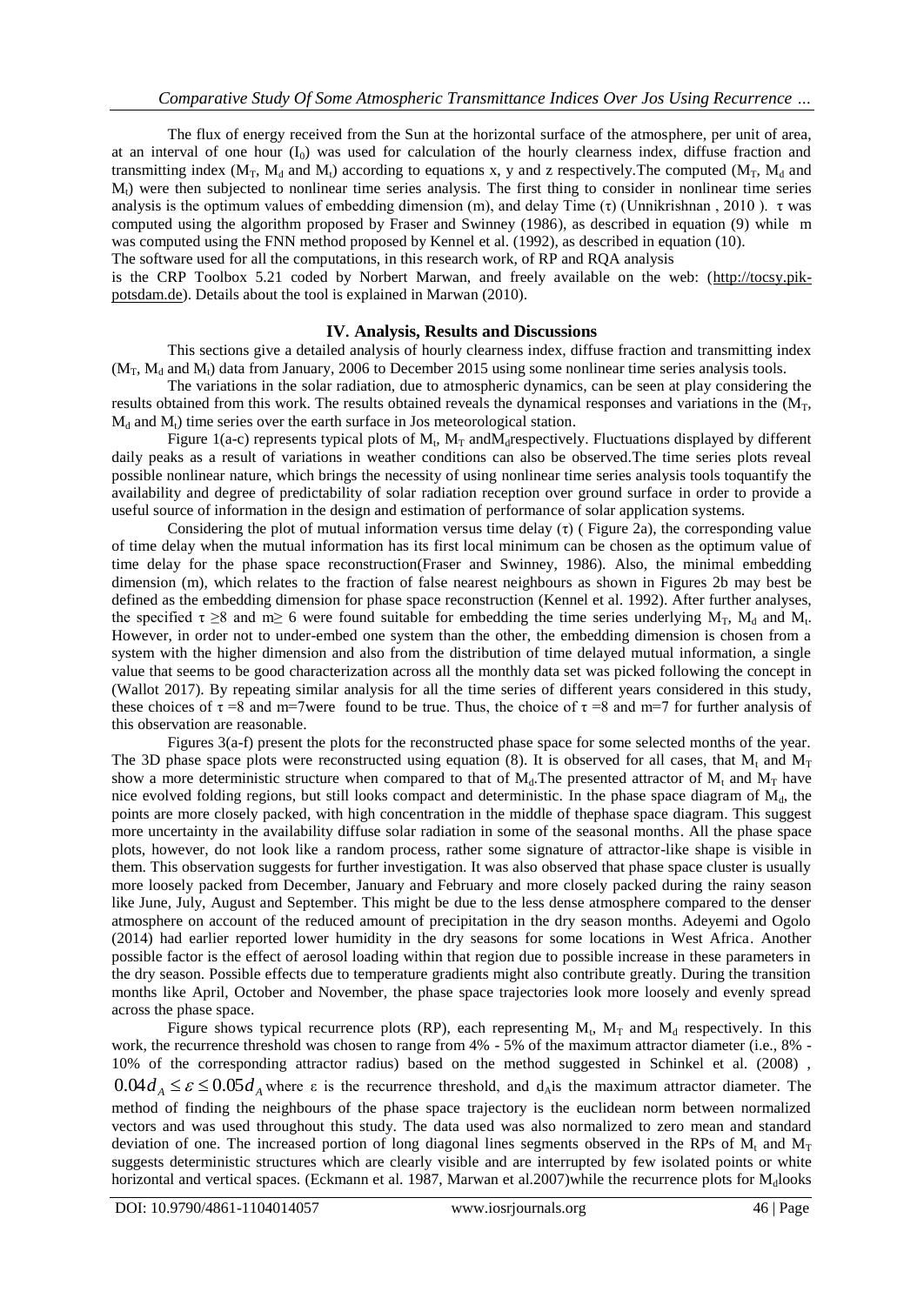less densely populated with few orderly arranged parallel long diagonal lines and exhibits nonhomogeneous but quasi-periodic recurrent structures reflecting that the distances between the diagonal lines vary, and suggesting low predictability.

Since the qualitative analysis technique of the RP method is unable to give detailed informationof the nonlinear dynamical system, except for the different ink (black dots) density that can only be inspected, there is a need for further analysis using RQA method. The RQA parameters such as DET, and ENT were used to further analyse the recurrence characteristics of the time series of the three atmospheric transmittance indices under consideration. The recurrence parameters were used to study the monthly variability of the data in the tenyear duration.

DET and ENT were observed to be very high at the beginning and towards the end of every year. From the beginning of the year (January) it decreases gradually towards the middle of the year (June) and rises during the short dry break between August and September known as the August break and thereafter it decreases for the remaining part of the rainy season before it rises again at the return of the dry season. Figures 5(a-e) and 6(ae) represents the results of Determinisms for  $M_T$  and  $M_t$  in the period under investigation, while figures 8(a-e) and 8(a-e) represent the results of Entropy. For both Determinisms and Entropy, the results exhibit the same trend with high values during the drymonths and low values in wet months. The measure DET shown in Figures 5 and 6reveal the occurrence of regular patterns (predictability) in a time series for the two seasons (wet and dry seasons).

The range of the measure DET for  $M_t$  and  $M_T$  are given in Tables 1a and 1b respectively. During the ten-yeardurationunder consideration, it can be observed that the wet (June, July and August) season months have low values of DET for  $M_t$ , and  $M_T$ , while high values were observed in dry (November, December, January, February, and March) seasons.

From the sparsely populated RP in figure 4c and table 1c which shows the measure of DET for  $M<sub>d</sub>$ , it can be observed that the contributions of diffuse solar radiation is very low throughout the years under consideration, with the exception of March, which could be as a result of presence of cloud, rainfall, suspension of water particles that lead to scattering, absorption and reflection of incoming solar radiation to the earth's surface.An increase in the entropy values at the onset of dry season was noted for the rising complexity of the deterministic part of the dynamics underlying the transmittance indices process. The high value of entropy during dry season suggests stability while the low value during wet season suggests instability. Recurrence quantification analysis has been able to reveal variability in hourly transmittance indices by high and low effect of monsoon during wet and dry seasons respectively for  $M_t$  and  $M_T$ . It is observed that the trend of DET and ENT measures follow the same trend. They decrease from a maximum in January (no rainfall) to a minimum in June/August (maximum rainfall) and therefrom increase to a maximum again in December (no rainfall).In general, the similarity in the trend of DET and ENT measures might be attributed to the fact that their measurements are based on the diagonal lines of RP.

# **VI.Conclusion**

In this research work, the evaluation of some atmospheric transmittances (clearness index, diffuse fraction and transmitting index) over Jos has been investigated using ten (10)- year satellite data of hourly global and diffuse solar radiation data obtained from Modern – Era Retrospective analysis for research and application, Version 2 (MERRA-2) from 2006-2015. Nonlinear time series analysis tools were used to analyse the data.The time delay and embedding dimension were obtained from standard algorithms, and used to draw the phase space of the time series underlying the atmospheric transmittances.Finally, RQA was used to quantify the system predictability. From the constructed phase space trajectories and the recurrence plots, it was observed for all cases, that Mt and MT show a more deterministic structure when compared to that of  $M_d$ . The presented attractor of Mt and MT have nice evolved folding regions and looks compact and deterministic. In the phase space diagram of  $M<sub>d</sub>$ , the points are more closely packed, with high concentration in the middle of the phase space diagram.This suggests that solar energy devices which depends on diffuse solar radiation may not be reliable in Jos. The RQA measures (Determinism and Entropy) have high[low] values during the dry[wet] seasons. The high values of Mt and MT recorded during the dry season months of January, February, November and December indicates that direct irradiance constitute a relatively significant proportion of the global solar irradiance reaching the ground during these months. While the low values observed for wet season months of June, July and August could be as a result of molecular scattering due to the aerosol loading of the atmosphere prevalent during this period, which is responsible for diffuse irradiance reaching the ground at these times. Also during the wet season months of July to September, the RQA measures of  $M_d$  is higher. This signifies that the high proportion of diffuse component of the total irradiance arriving on the ground during these months is as a result of the intense forward scattering of beam radiation by altocumulus and altostratus clouds (Okogbue et al., 2009). Also, the RQA measures for clearness index and transmitting index follow the same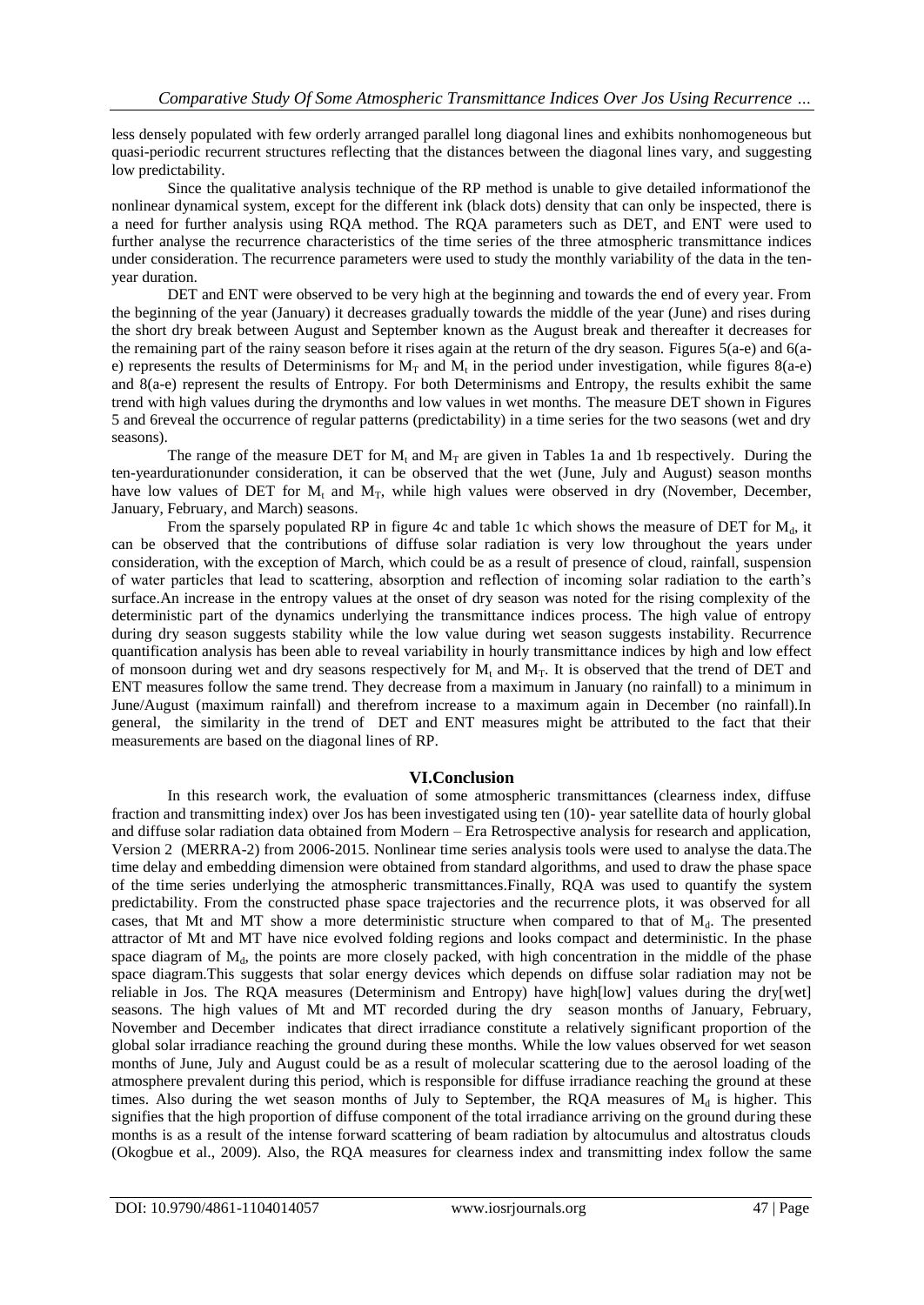trend in the duration under consideration. Hence, it can be deduced that just like the clearness index, the transmitting index also can be used to measure the clearness and cleanness of the atmosphere.

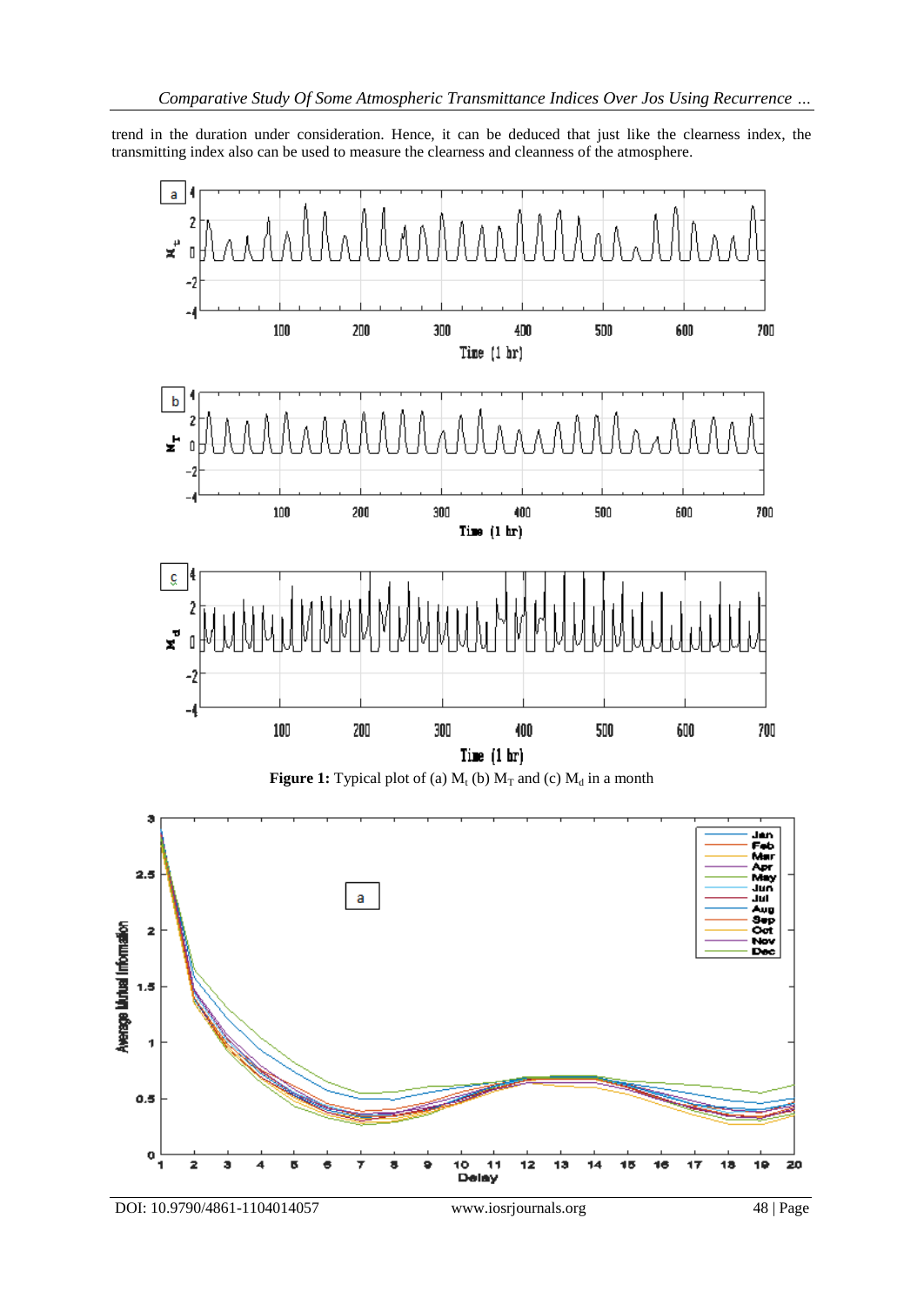

**Figure 3:** Typical phase plots for: Dry season: (a)  $M_t$  (b) $M_T$  (c)  $M_d$ Wet season: (d)  $M_t$  (d) $M_T$  (e)  $M_d$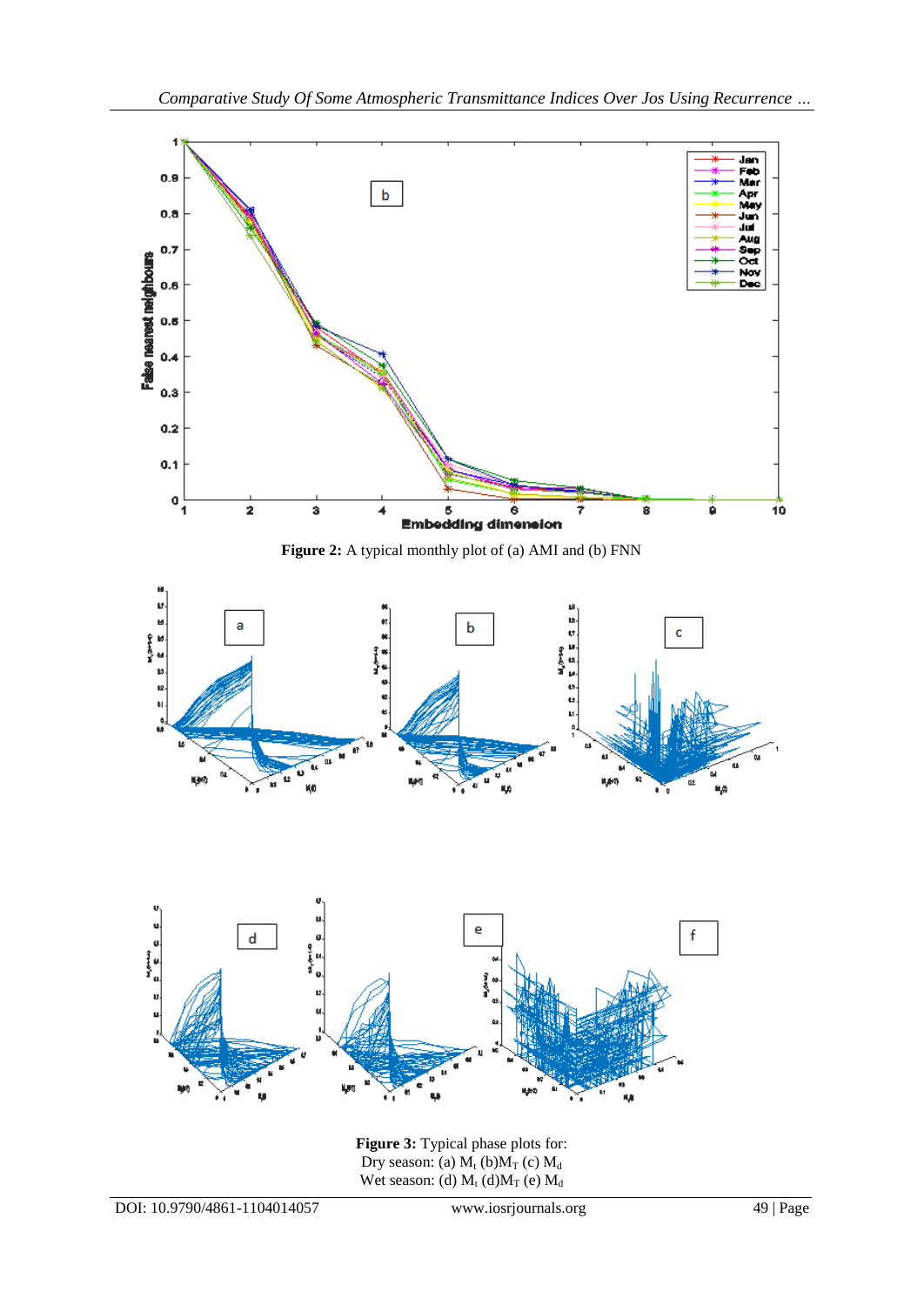

**Figure 4:** Typical recurrence plots for (a)  $M_t$  (b) $M_T$  (c) $M_d$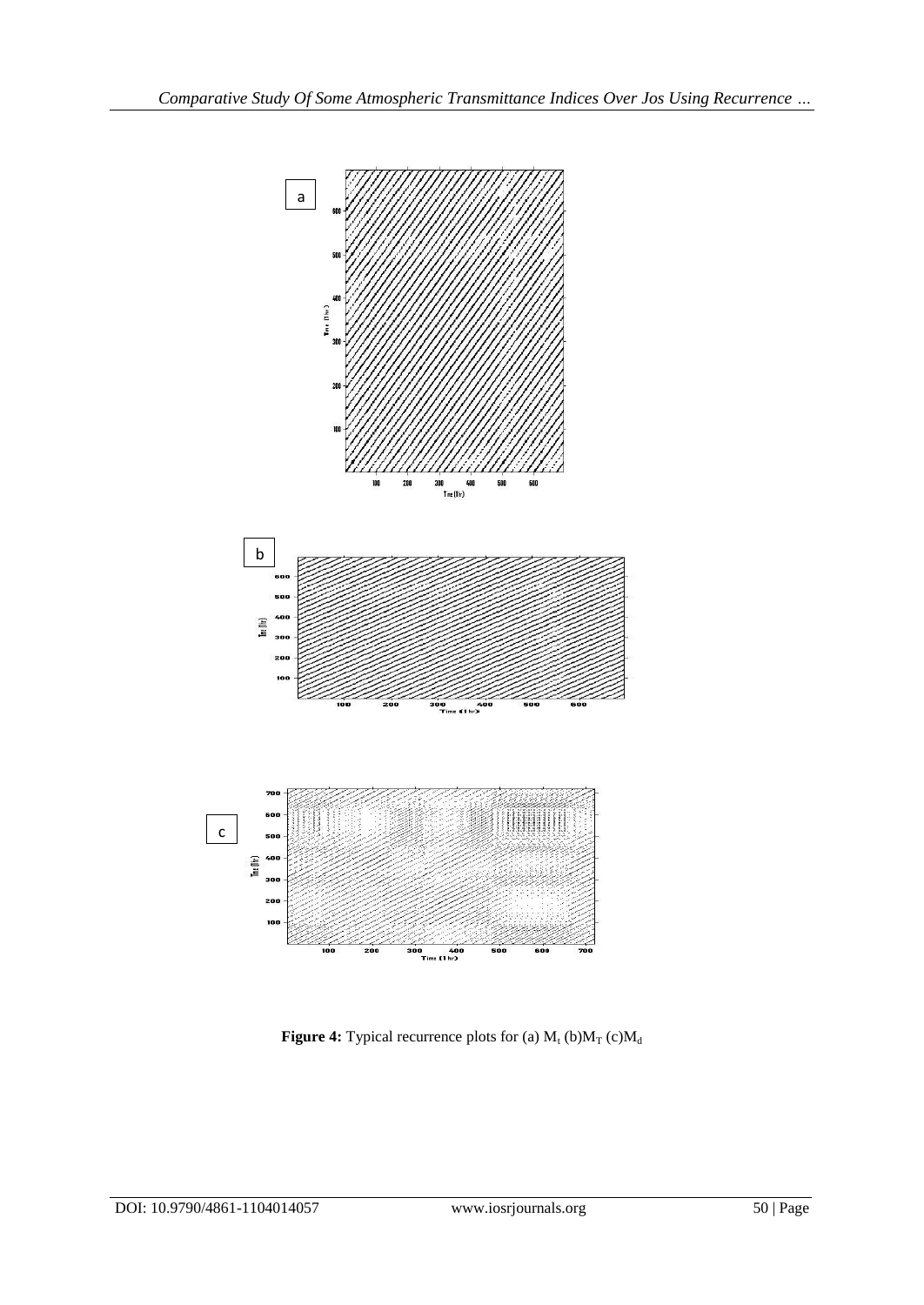



**Figure 5**: Determinism for (a) 2006 (b) 2007 (c) 2008 (d) 2009 (e) 2010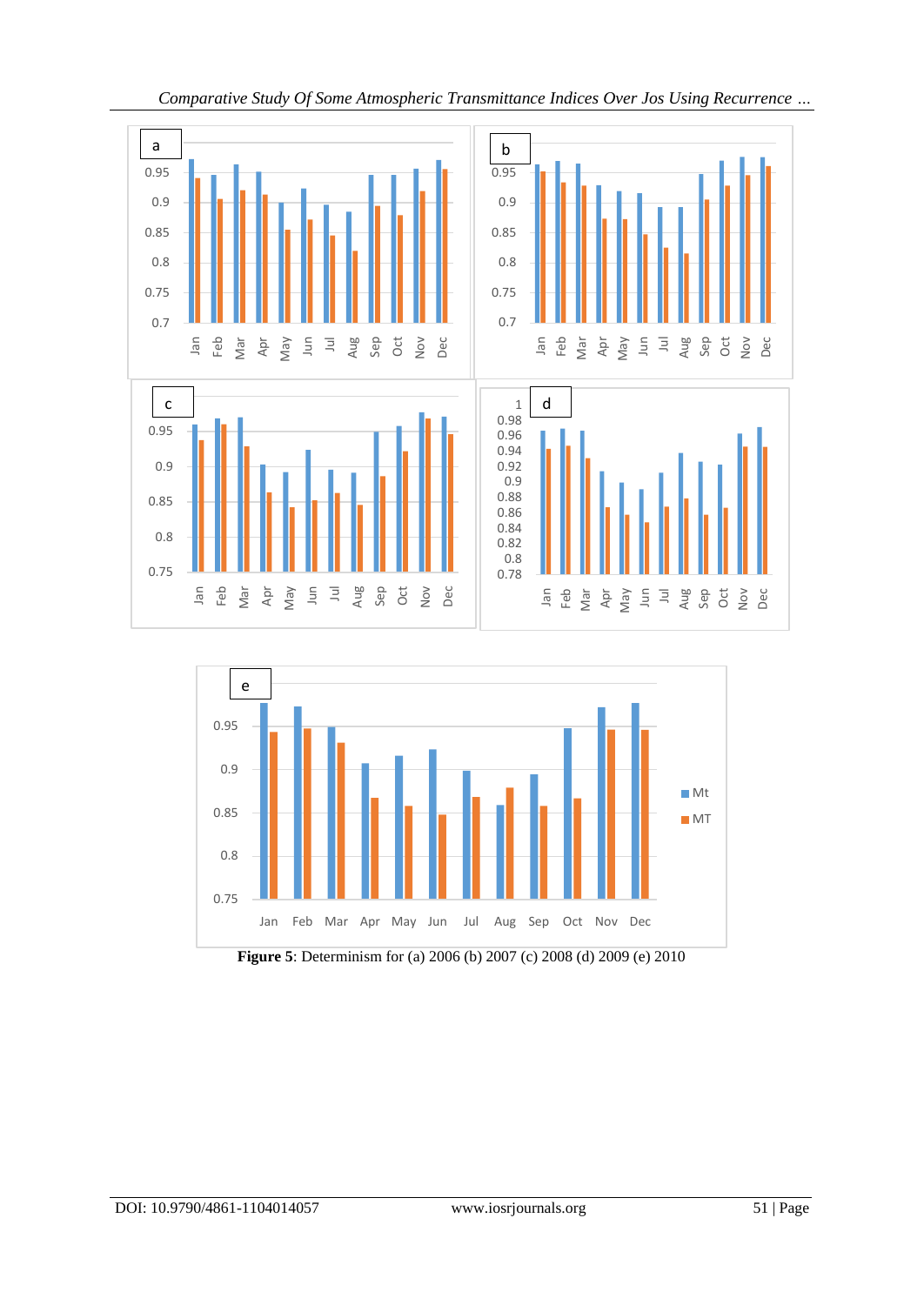







**Figure 6**: Determinism for (a) 2011 (b) 2012 (c) 2013 (d) 2014 (e) 2015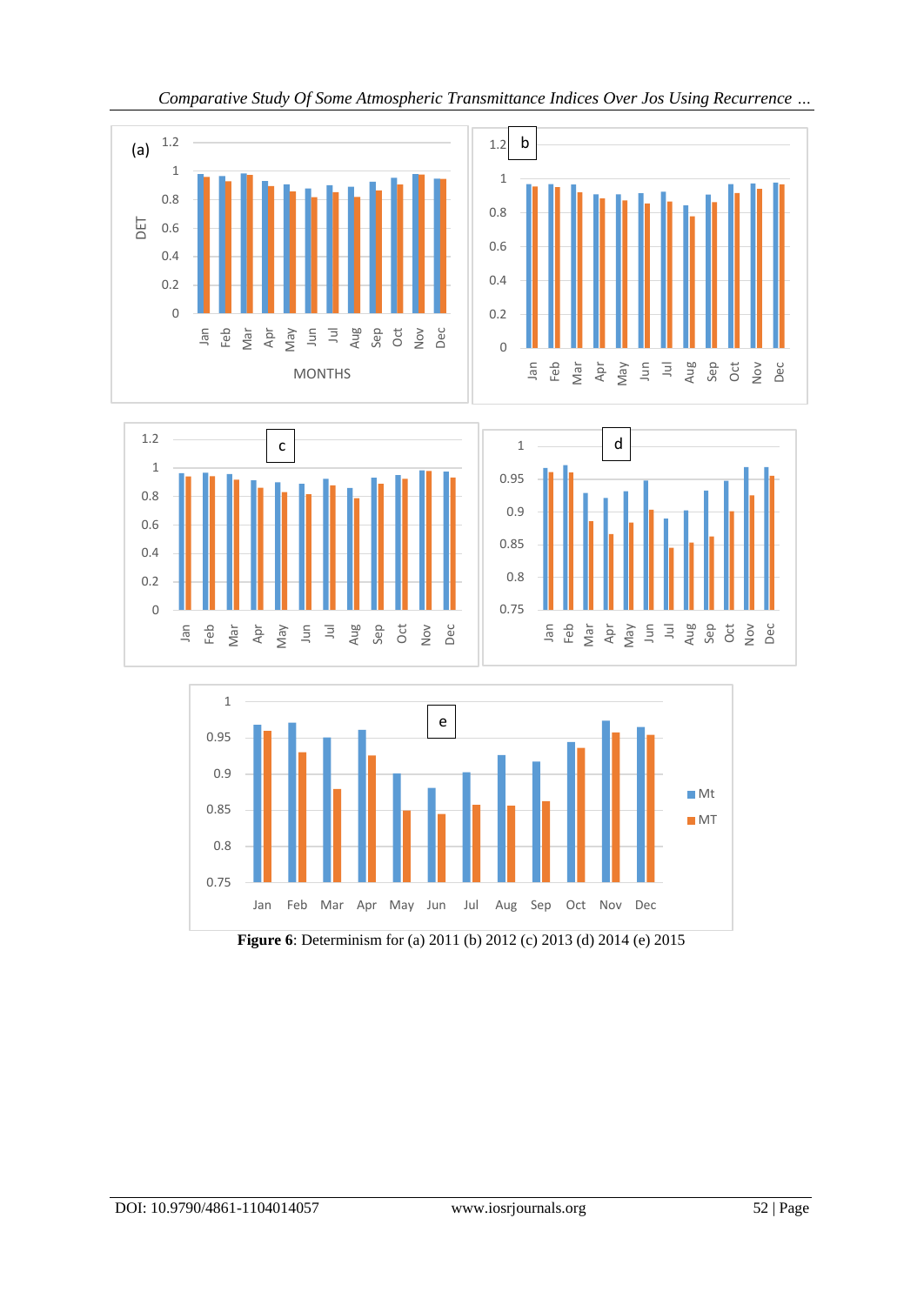





**Figure 7:** Entropy for (a) 2006 (b) 2007 (c) 2008 (d) 2009 (e) 2010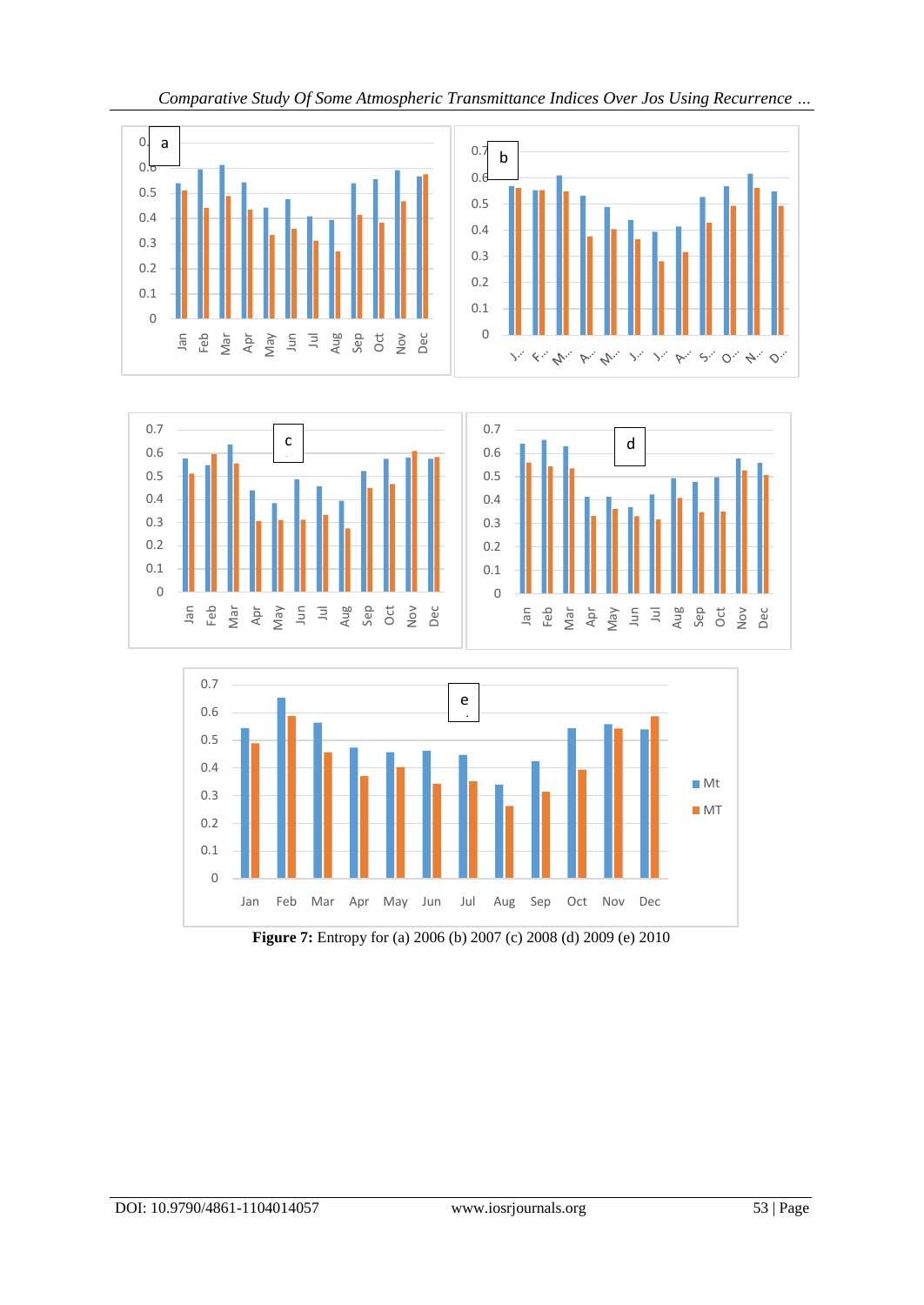

**Figure 8**: Entropy for (a) 2011 (b) 2012 (c) 2013 (d) 2014 (e) 2015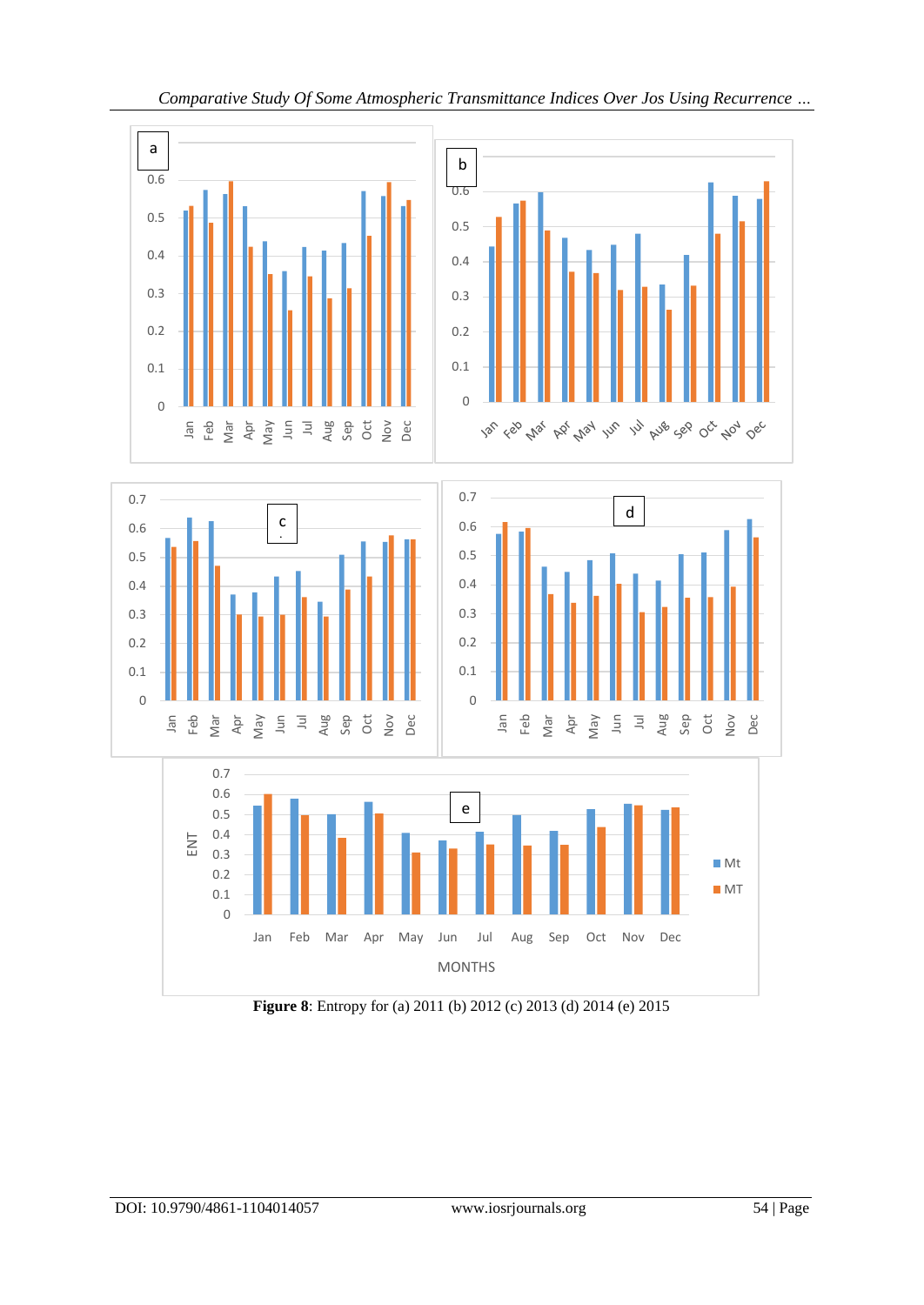



**Figure 9:** Plot of (a) Determinism (b) Entropy for  $M_d$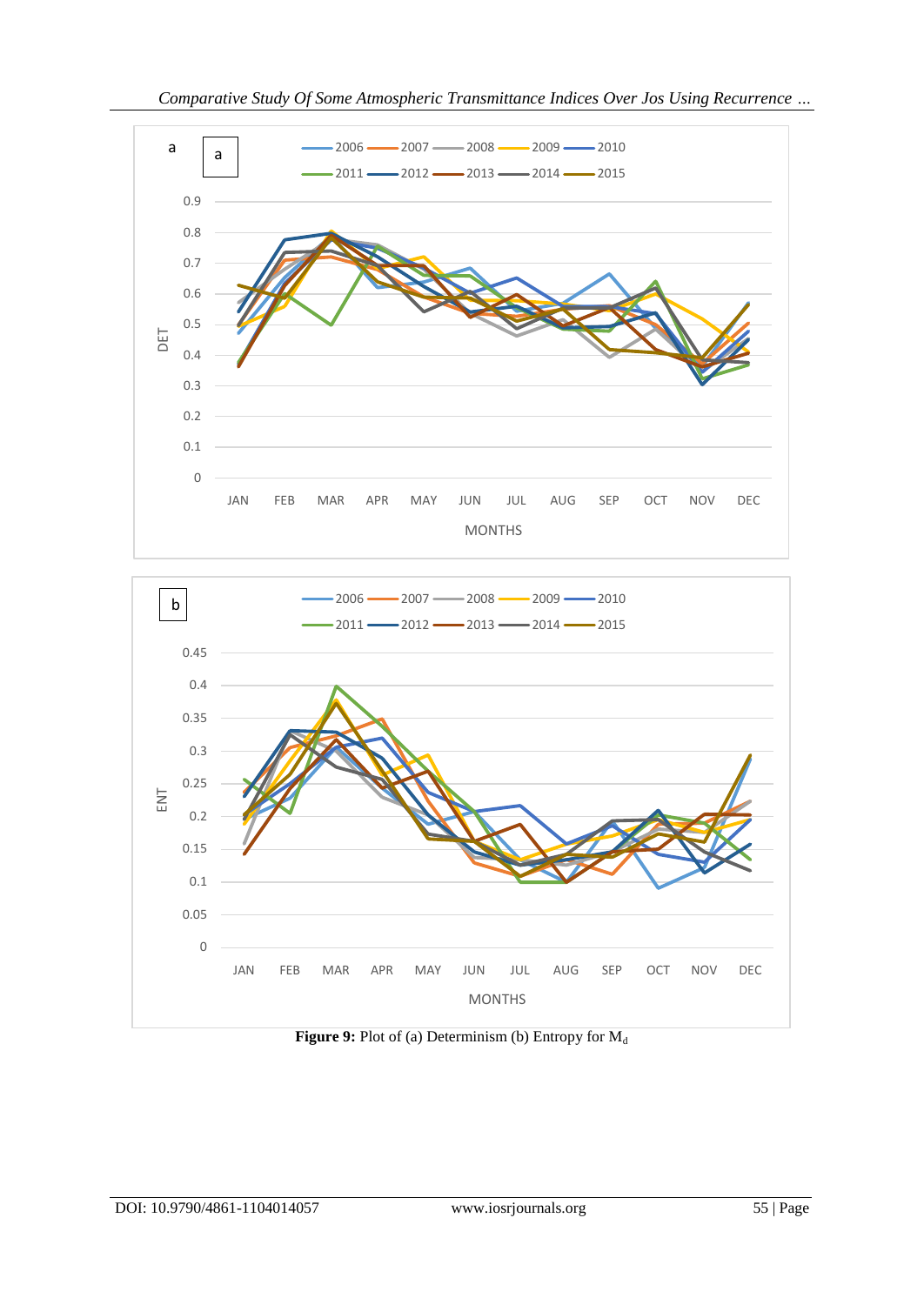# **Table 1**: Yearly Maxima (MAX) and Minima (MIN) Determinism: (a) $M_t$  (b) $M_T$  (c)  $M_d$

| <b>MONTH</b>              | <b>MIN</b> | <b>MONTH</b> | <b>MAX</b> | <b>YEAR</b> |     |
|---------------------------|------------|--------------|------------|-------------|-----|
| <b>AUG</b>                | 0.885399   | JAN          | 0.972653   | 2006        | (a) |
| <b>AUG</b>                | 0.89273    | OCT          | 0.976786   | 2007        |     |
| AUG                       | 0.891517   | <b>NOV</b>   | 0.977336   | 2008        |     |
| JUN                       | 0.890942   | DEC          | 0.971997   | 2009        |     |
| <b>AUG</b>                | 0.859209   | DEC          | 0.976935   | 2010        |     |
| JUN                       | 0.87973    | MAR          | 0.984939   | 2011        |     |
| AUG                       | 0.843548   | DEC          | 0.97916    | 2012        |     |
| <b>AUG</b>                | 0.86037    | DEC          | 0.984904   | 2013        |     |
| JUL                       | 0.889783   | <b>FEB</b>   | 0.971713   | 2014        |     |
| JUN                       | 0.880967   | <b>NOV</b>   | 0.973751   | 2015        |     |
| <b>MONTH</b>              | <b>MIN</b> | <b>MONTH</b> | <b>MAX</b> | <b>YEAR</b> | (b) |
| <b>AUG</b>                | 0.819872   | DEC          | 0.955978   | 2006        |     |
| AUG                       | 0.815703   | DEC          | 0.961381   | 2007        |     |
| <b>AUG</b>                | 0.842343   | <b>NOV</b>   | 0.968261   | 2008        |     |
| <b>JUN</b>                | 0.848163   | <b>FEB</b>   | 0.947548   | 2009        |     |
| JUN                       | 0.848163   | FEB          | 0.947548   | 2010        |     |
| <b>JUN</b>                | 0.81762    | <b>NOV</b>   | 0.976634   | 2011        |     |
| <b>AUG</b>                | 0.780165   | DEC          | 0.968319   | 2012        |     |
| <b>AUG</b>                | 0.788357   | <b>NOV</b>   | 0.979357   | 2013        |     |
| $\ensuremath{\text{JUL}}$ | 0.845287   | <b>JAN</b>   | 0.961143   | 2014        |     |
| <b>JUN</b>                | 0.844946   | JAN          | 0.959563   | 2015        |     |
| <b>MONTH</b>              | <b>MIN</b> | <b>MONTH</b> | <b>MAX</b> | <b>YEAR</b> |     |
| <b>NOV</b>                | 0.362486   | <b>MAR</b>   | 0.790138   | 2006        | (c) |
| NOV                       | 0.372298   | MAR          | 0.720617   | 2007        |     |
| <b>NOV</b>                | 0.3472     | <b>MAR</b>   | 0.778679   | 2008        |     |
| DEC                       | 0.410517   | <b>MAR</b>   | 0.805865   | 2009        |     |
| <b>NOV</b>                | 0.344414   | MAR          | 0.776742   | 2010        |     |
| <b>NOV</b>                | 0.323052   | APR          | 0.75586    | 2011        |     |
| <b>NOV</b>                | 0.303836   | <b>MAR</b>   | 0.79803    | 2012        |     |
| <b>NOV</b>                | 0.362415   | <b>MAR</b>   | 0.790806   | 2013        |     |
| DEC                       | 0.37609    | <b>FEB</b>   | 0.739912   | 2014        |     |
| <b>NOV</b>                | 0.391883   | <b>MAR</b>   | 0.783301   | 2015        |     |
|                           |            |              |            |             |     |